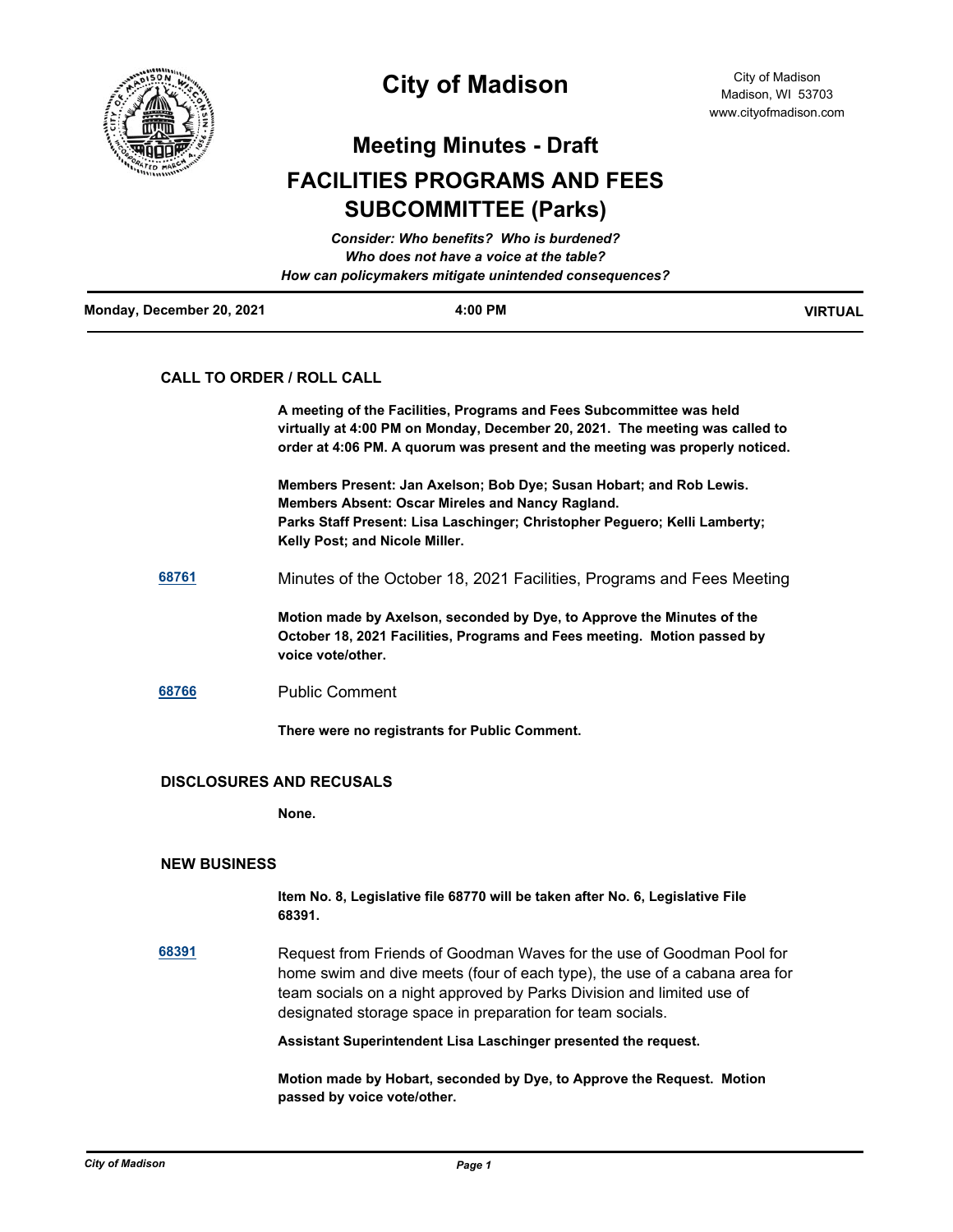| 68770 | Request from Madison Nordic Ski Club, Inc. (MadNorSki) to use the Elver<br>Park for cross country skiing classes, practices, lessons and races under<br>terms of a fee modification.                                                                   |
|-------|--------------------------------------------------------------------------------------------------------------------------------------------------------------------------------------------------------------------------------------------------------|
|       | Laschinger presented the request.                                                                                                                                                                                                                      |
|       | Registered speaker Tamara Bryant of Madison Nordic Ski Club, Inc. was in<br>support and explained the club's contributions to winter recreation at Elver<br>Park and provided an overview of the program offerings allowed by the fee<br>modification. |
|       | Motion made by Dye, seconded by Axelson, to Approve the Request. Motion<br>passed by voice vote/other.                                                                                                                                                 |
| 68863 | Lessons Learned During COVID19 Pandemic Regarding Community Events                                                                                                                                                                                     |
|       | <b>Community Events Coordinator Kelli Lamberty and Community Events Assistant</b><br>Kelly Post provided an overview.                                                                                                                                  |
| 68781 | Proposed park event approval process and request to extend Day<br>Camp/Care and Class permits for one year and make Open Space Permits<br>permanent.                                                                                                   |
|       | Lamberty and Post presented an overview of the request to extend day camp/<br>day care applications for one more year at which point fees will be assessed,<br>and to make the Open Space application and fees permanent.                              |
|       | Motion made by Dye, seconded by Hobart to Return to Lead with the<br>Recommendation for Approval to the BOARD OF PARK COMMISSIONERS.<br>Motion passed by voice vote/other.                                                                             |
| 68864 | Review of 2021 Carts in Parks Pilot Program                                                                                                                                                                                                            |
|       | Lamberty and Post provided an overview of the program and answered<br>questions.                                                                                                                                                                       |
| 68769 | 2022 Proposed Aquatics Fees                                                                                                                                                                                                                            |
|       | Laschinger and Assistant Superintendent Christopher Peguero provided an<br>overview of the fees.                                                                                                                                                       |
|       | Motion made by Hobart, seconded by Dye, to Return to Lead with the<br>Recommendation for Approval to the BOARD OF PARK COMMISSIONERS.<br>Motion passed by voice vote/other.                                                                            |
| 68780 | 2022 Amended Warner Park Community Recreation Center Fees                                                                                                                                                                                              |
|       | Peguero and Laschinger provided an overview of the amended fees.                                                                                                                                                                                       |
|       | Motion made by Hobart, seconded by Dye, to Return to Lead with the<br>Recommendation for Approval to the BOARD OF PARK COMMISSIONERS.<br>Motion passed by voice vote/other.                                                                            |